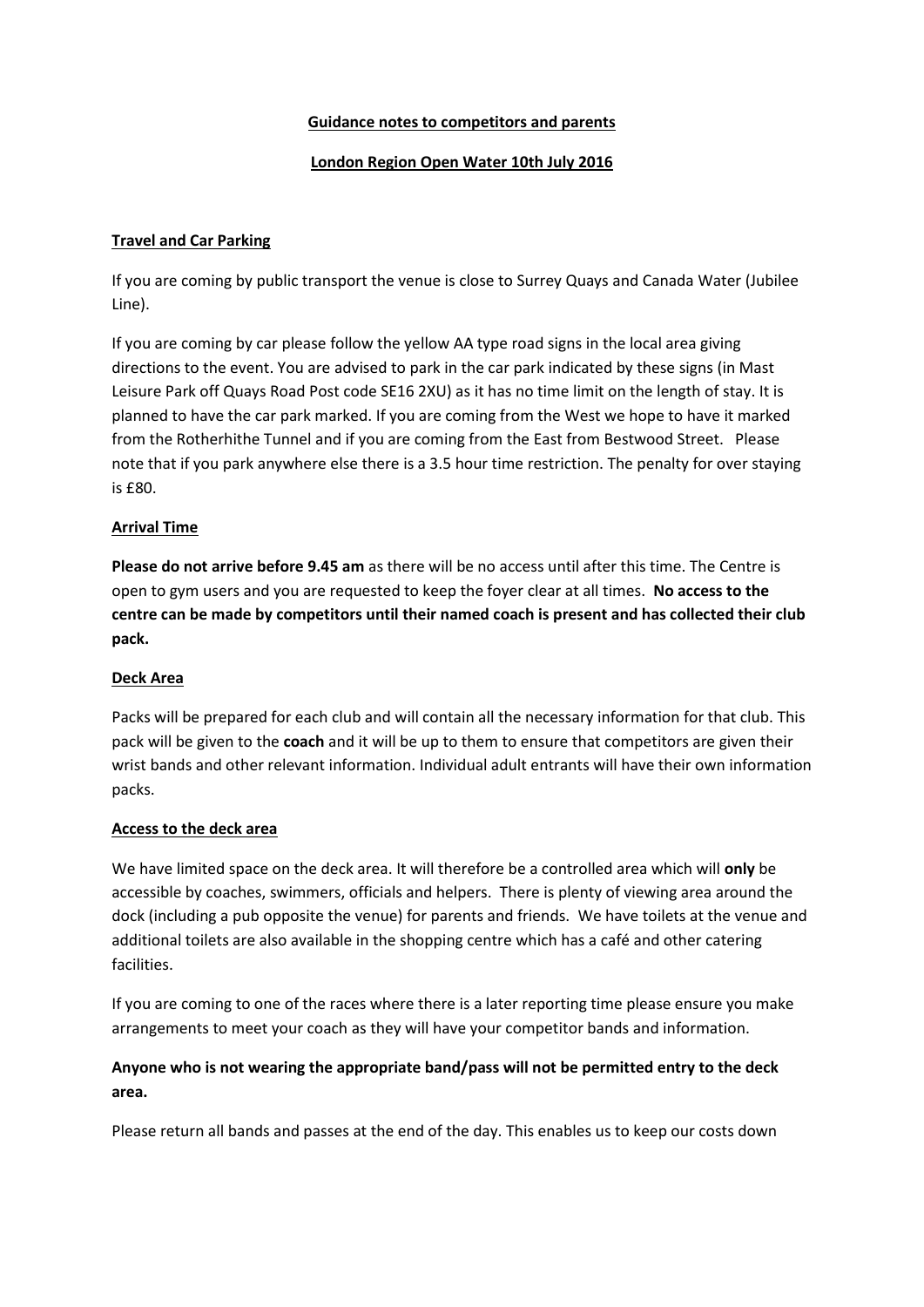### **Briefing and Event Start Times**

|              | <b>BRIEFING TIMES</b> | <b>START TIME (approximate)</b> |
|--------------|-----------------------|---------------------------------|
| 5k and 1 K   | 10.00 AM              | 10.30 AM (1k)                   |
|              |                       | 11:15(1K)                       |
| 1.5 K and 3k | 1.15 PM               | 2.15 PM (1.5K)                  |
|              |                       | 3.15 PM (3k)                    |

#### **ALL SWIMMERS MUST ATTEND THE BRIEFING**

A roll call will be taken as part of this briefing which includes important safety information for swimmers. **You will NOT be permitted to swim if you have not attended the briefing for your race.**

#### **Costumes**

This event is being run under ASA rules. Therefore wetsuits are **not** permitted if you are seeking qualification to ASA Nationals. . The costume rules for open water are different to pool swimming

- Only 1 costume may be worn (same as pool)
- Must be of fabric material (same as pool)
- Costume may extend from neck to ankle but it must be armless (covers both male and female)

A separate event is being run for those wearing wetsuits

#### **Hats**

You can wear 2 hats. However the top hat must be the one supplied by the competition which will be marked up with your competitor number.

#### **Jewellery**

You will not be permitted to swim wearing any jewellery including watches and electronic devices. A wedding ring may be worn but it will be taped for safety reasons.

#### **Toe and Finger Nails**

These must be short so that they cannot cause any injury to another competitor. They will be checked as part of the preparation process. We will have clippers available for anyone whose nails are considered too long. You will not be permitted to swim if you do not comply with this requirement (on safety grounds)

#### **Marking Up Greasing and Sun Cream**

Competitors will be marked up with their competitor number using a permanent marker pen. Competitors will be marked on upper arms, shoulders and back of hands (the reason for this is to enable officials to identify a swimmer). Swimmers are permitted to apply a reasonable amount of